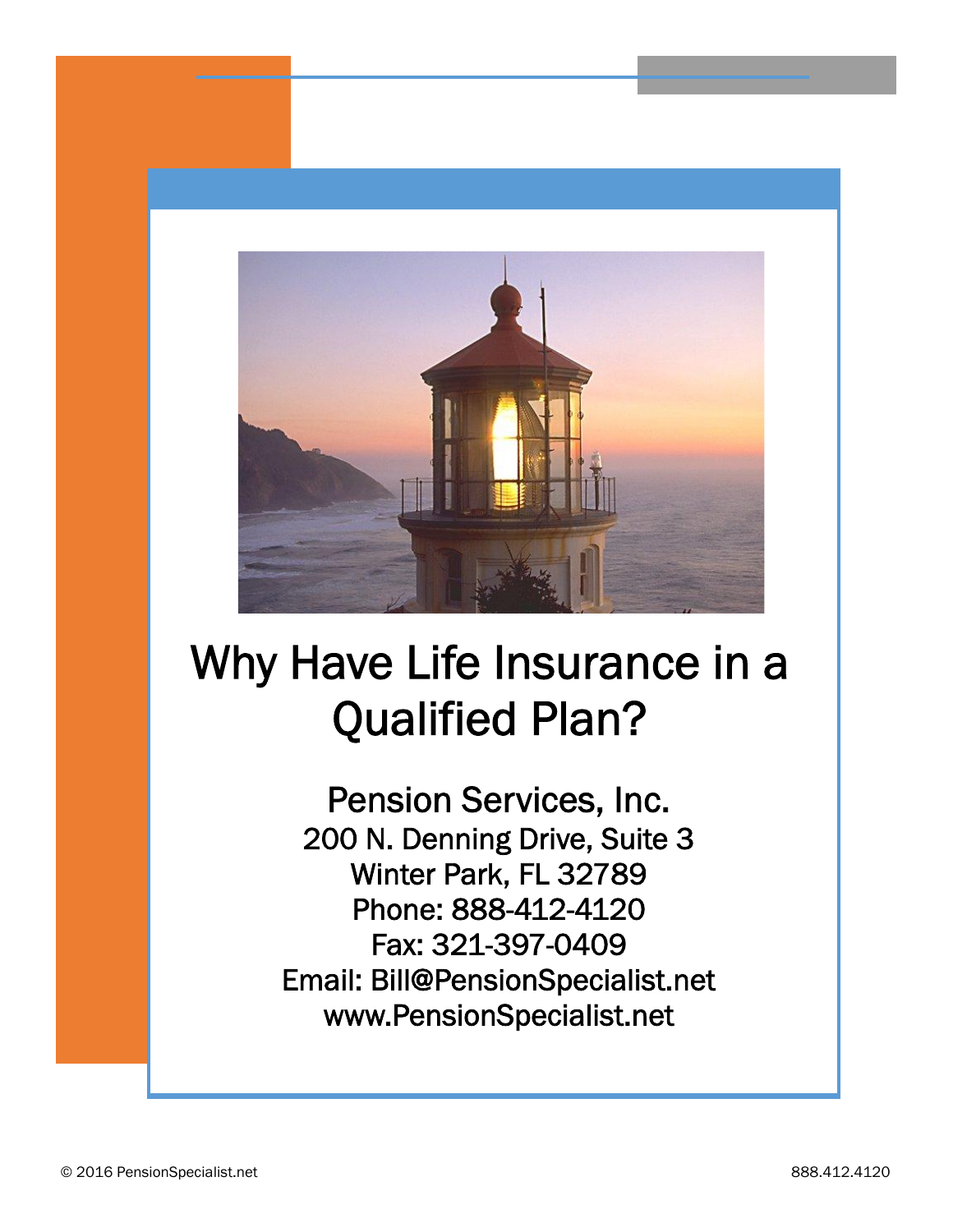**Premiums are Tax-Deductible:** All plan contributions, including the portion allocated to life insurance premiums, are income tax-deductible.

Example: Assume the client resides in a state where the combined federal and state income tax is 42% and life insurance premium is \$100,000.

#### **Owning the life insurance outside the pension plan:**

| One must earn this amount:       | \$172,413 |  |
|----------------------------------|-----------|--|
| Pay tax at 42%:                  | (72, 413) |  |
| Amount Remaining to Pay Premium: | \$100,000 |  |

#### **Owning the policy inside the pension plan:**

| Premium payment:         | \$100,000 |  |
|--------------------------|-----------|--|
| Tax Savings (Deduction): | (42,000)  |  |
| Net Cost:                | \$58,000  |  |
|                          |           |  |

 $$58,000/172,413 = 33.6\%$ 

In other words, it costs one-third the amount to buy the policy INSIDE the pension plan or \$114,413 less than the cost to own it outside the plan when you take into consideration the tax aspects!

Your client probably has better things to do with the \$114,413, don't you think?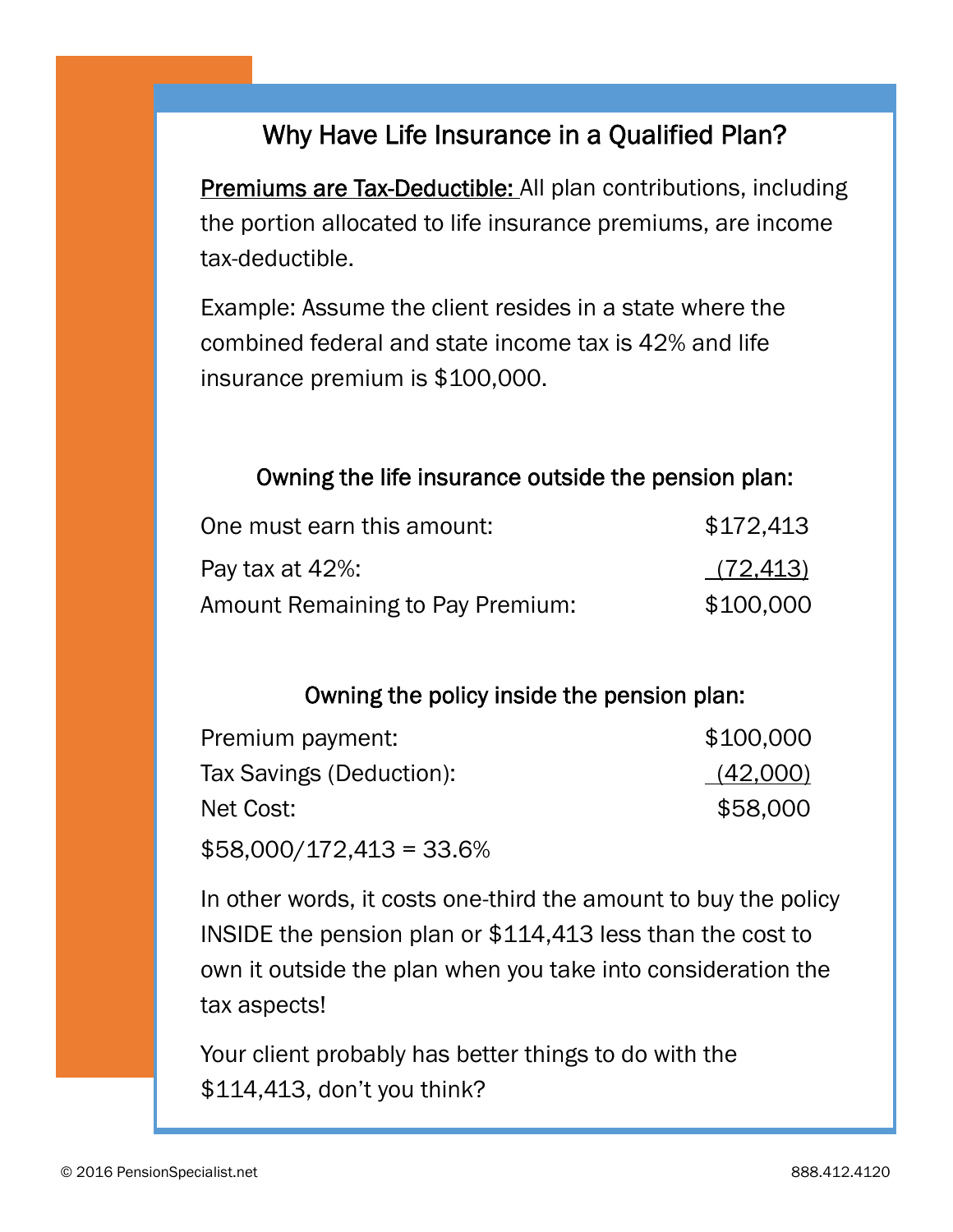#### **Policy Proceeds Pass Income Tax-Free to the Beneficiary:**

Life insurance proceeds pass to a beneficiary income tax-free to the extent they exceed the policy's cash surrender value (IRC 101).

#### **Policy Proceeds Pass Estate Tax-Free when Paid to Spouse:**

Since ERTA '80 no estate tax is due when paid to a spouse due to the unlimited marital deduction.

**Plan Self-Completing:** If one dies before retirement, the life insurance policy will provide all, or substantially all, the monies that would have been available at retirement.

**Ratings are Deductible:** The ratings applied, if any, become tax deductible as a normal part of the premium.

**Larger Deduction:** The life insurance is an ancillary, or extra benefit, and has the effect of creating additional tax-deductible contributions. Your client has life insurance, why not add it to the plan and create an additional deduction?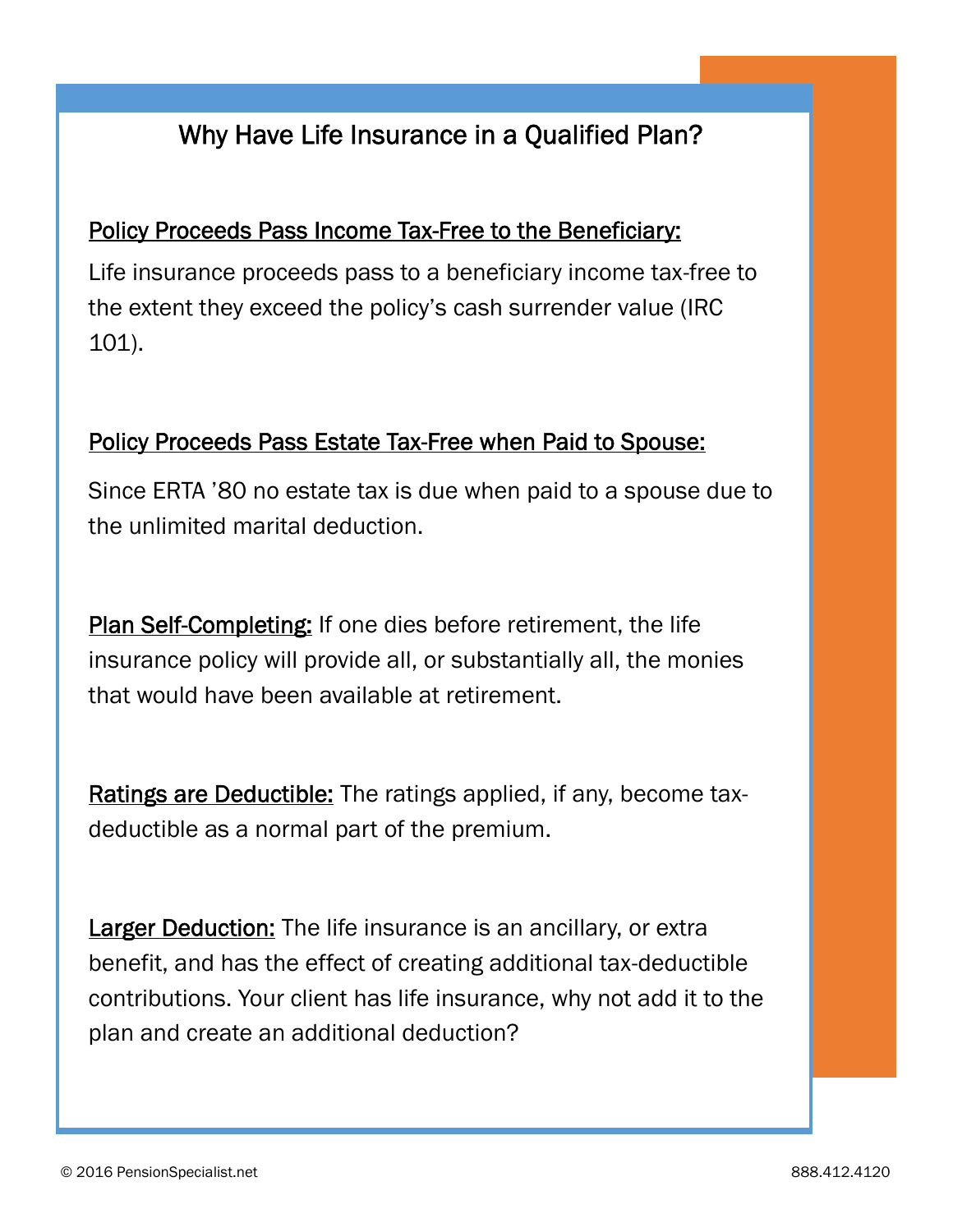**Asset Protection:** The assets in an ERISA plan are protected from the claims of judgment creditors. This extends to the life insurance policy.

**Reduces Personal Expenses:** The pension plan pays the premium, the participant saves the expense, as it relieves them from the burden of purchasing personal insurance coverage.

**Lapse Avoidance:** The plan assets and contributions are used to pay the premium.

**Fringe Benefit:** Employee participants actually get two benefits: the retirement benefit and the life insurance benefit.

**Affordability after Retirement:** The participant can take the policy with them at retirement. This policy, having been issued at a younger age, will have a lower cost than a currently issued policy. The rate classification at issue will be preserved allowing the policy to be maintained at more favorable prices if the participant has since suffered a health decline.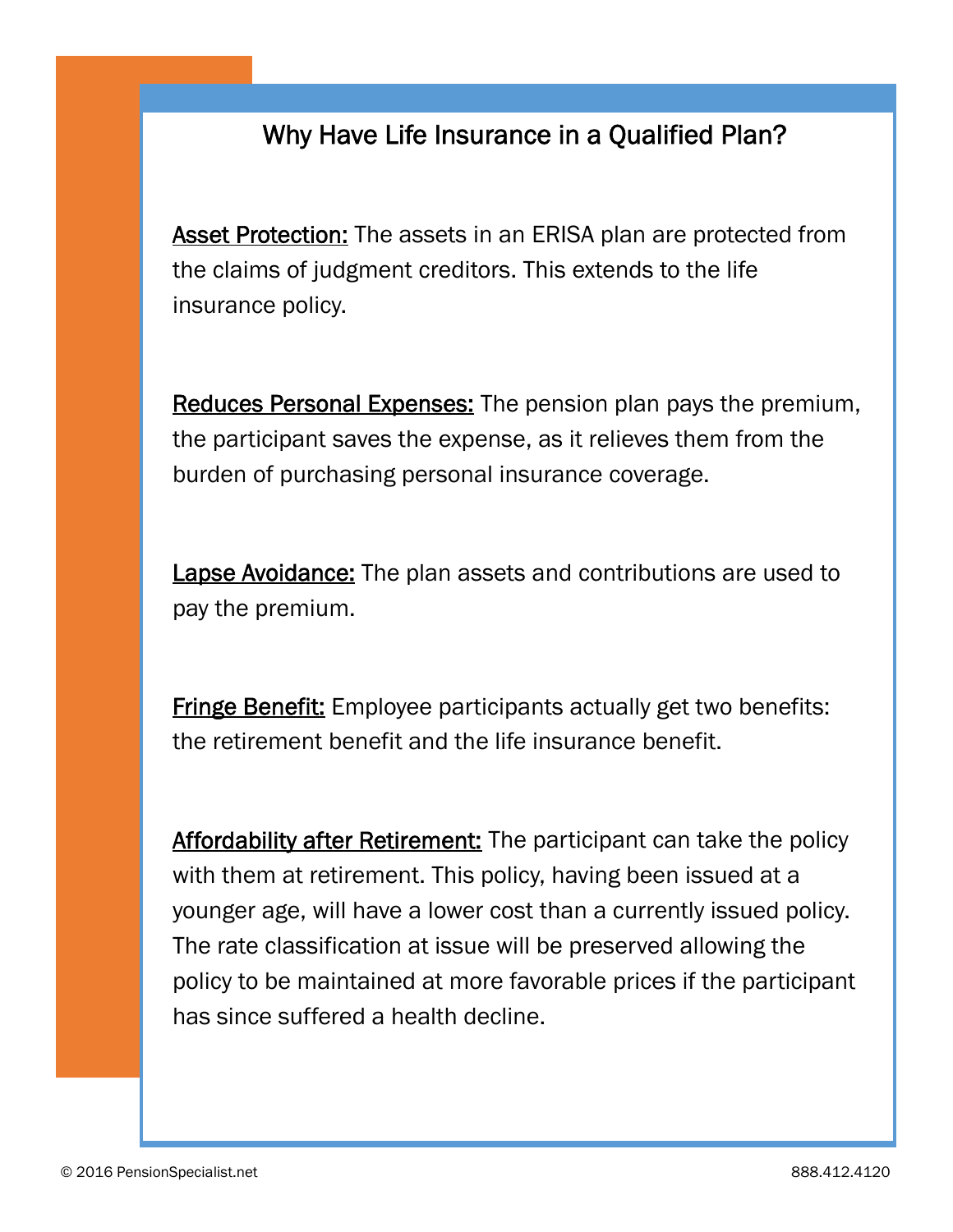# **Qualified Plan Exit Strategies**

What happens if you need to remove the life insurance from the plan? There are several options:

## **Take a Taxable Distribution**

The life insurance policy is distributed to the participant (you) directly from the pension plan and you continue to maintain the policy on a non-qualified basis. At the time of the distribution income tax is due on the fair market value of the policy less the accumulated one year term (P.S. 58) costs.

## **Purchase the Policy**

The life insurance policy is purchased for its fair market value. The assets of the plan are not depleted; the insurance is maintained outside of the plan unchanged. This purchase is not a taxable event.

## **Exchange the Policy**

Several carriers have an exchange option feature allowing the policy inside the plan to be exchanged for a new policy outside the plan. Your insurability will remain the same as that of the pension policy, regardless of your current health.